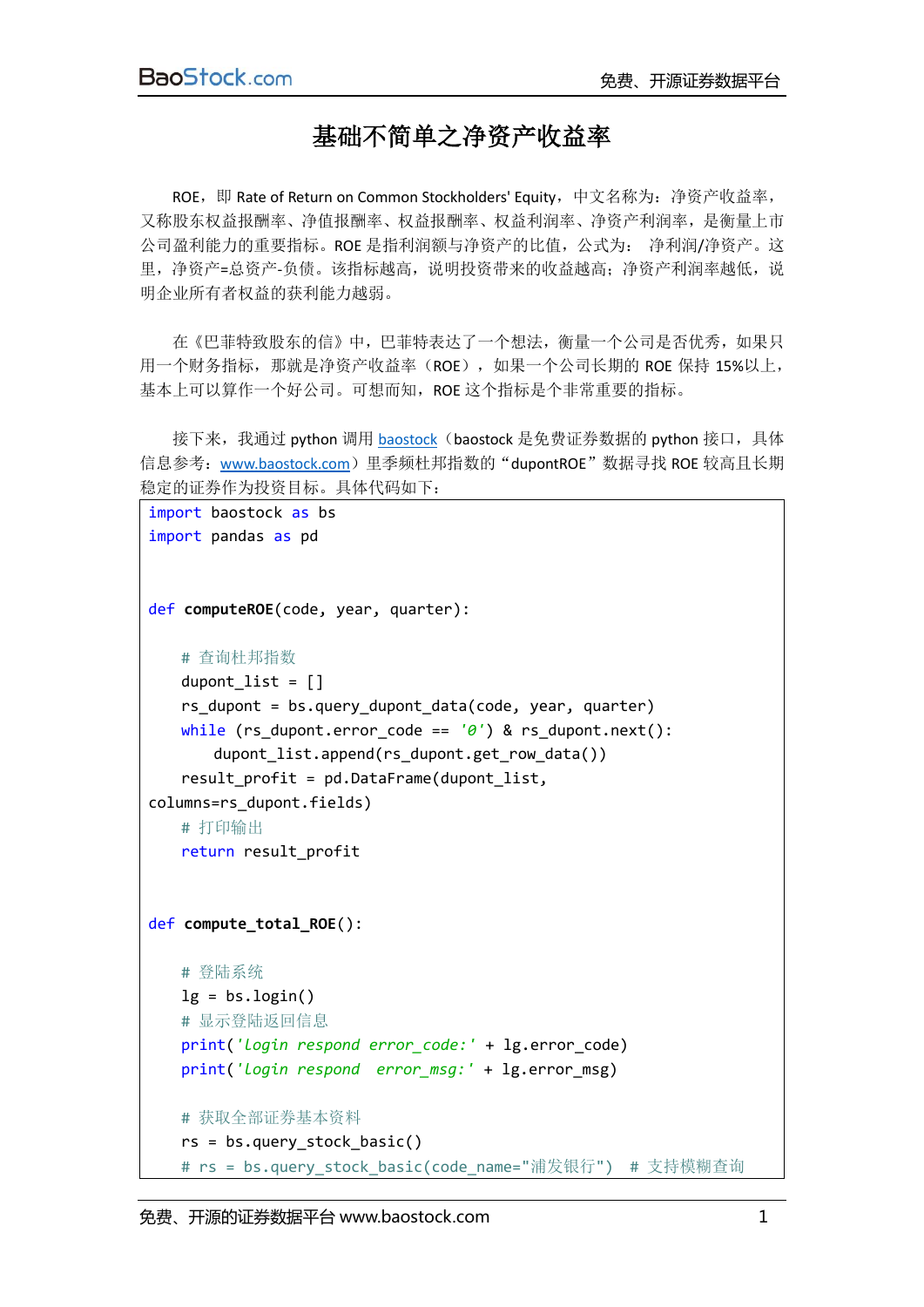```
 print('query_stock_basic respond error_code:' + rs.error_code)
    print('query_stock_basic respond error_msg:' + rs.error_msg)
   result profit = pd.DataFrame() while (rs.error_code == '0') & rs.next():
        # 获取一条记录,将记录合并在一起
       code = rs.get_row_data()[0] for year in range(2007, 2018):
            df = computeROE(code, year, 4)
            if df.empty:
               continue
           else:
              if result profit.empty:
                  result profit = df else:
                   result_profit = result_profit.append(df)
    # 原始数据存储
    result_profit.to_csv("D:\\dupont_data_row.csv",
                        encoding="gbk", index=False)
    # 筛选有用数据
    result = result_profit[['code', 'dupontROE']]
    result = result[result['dupontROE'] != '']
    result['dupontROE'] = result['dupontROE'].astype(float)
    series_mean = result.groupby(by=['code'])['dupontROE'].mean()
    series_std = result.groupby(by=['code'])['dupontROE'].std()
    df2 = pd.DataFrame({'mean': series_mean.data, 'std': 
series_std.data},
                      columns=['mean', 'std'], index=series_mean.index)
    df2 = df2.sort_values(['mean'])
    df2.to_csv("D:\\dupont_data_sorted_by_roe.csv", encoding="gbk", 
index=True)
    # 登出系统
    bs.logout()
if __name__ == '__main__':
    compute_total_ROE()
```
在文件"dupont data row.csv"存放所有下载的原始数据,具体见下图: